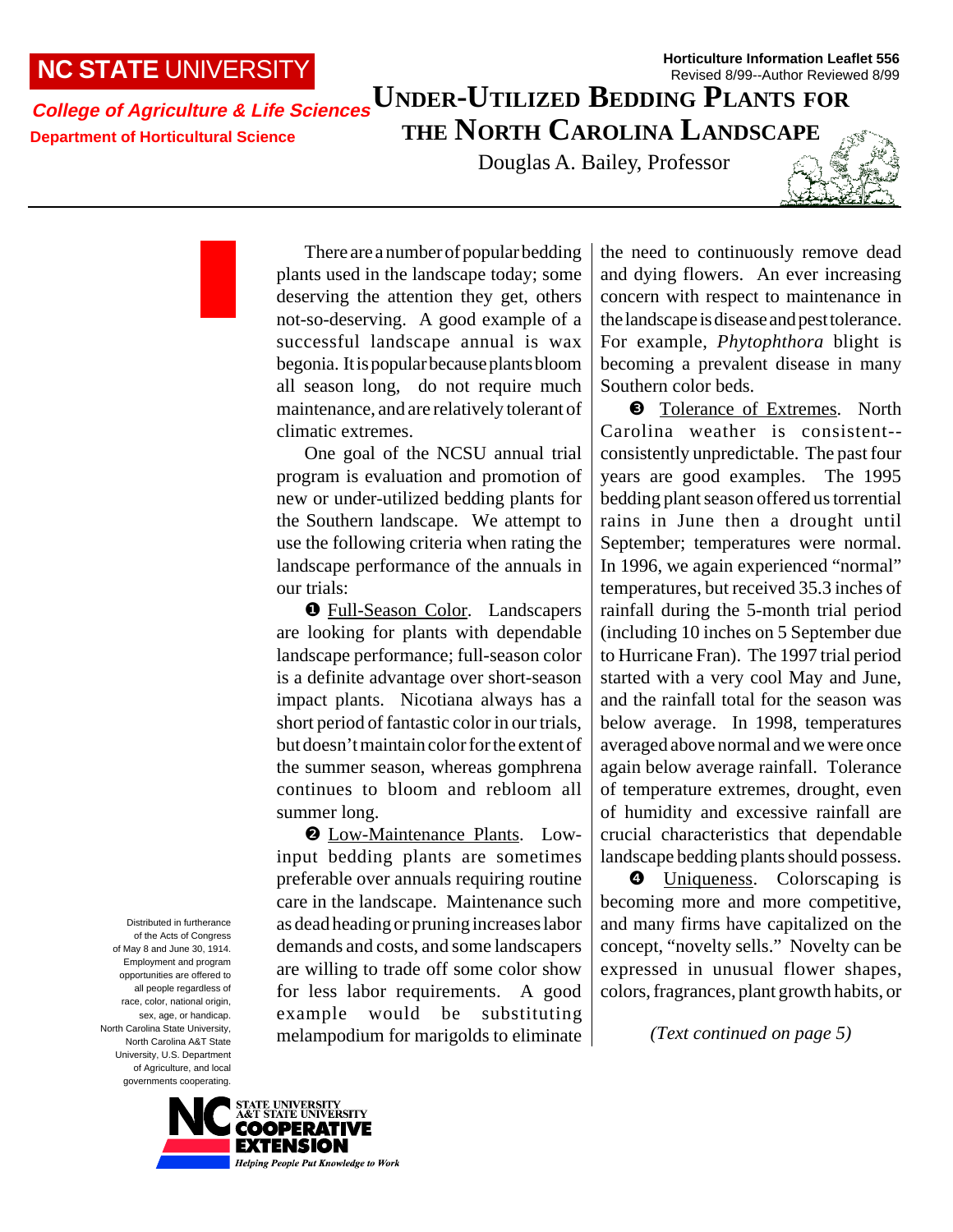|                                             | Comments                                 | flowers last about 2 days each<br>Low growing; avoid water-<br>soaked soils; individual | decline in hot climates; will<br>tolerate frost and even light<br>Will go into mid-summer<br>$\text{snow/freezes}$ (to $\sim$ 27°F) | with gray tones; good contrast<br>plant for shade plants such as<br>Interesting large silver leaves<br>pink impatiens or begonias;<br>flower stalks as do most<br>does develop undesirable<br>coleus | Low growing; prefers well-<br>drained soils; fine-textured<br>foliage | go into mid-summer decline in<br>Prefers well-drained soils; will<br>best used as an over-wintered<br>hot climates; in the South,<br>spring annual-more heat<br>tolerant than pansies | Excellent cool season source of<br>freezes (to $\sim$ 20°F) and usually<br>over-winters in the Southeast<br>color; will tolerate frost and | gray/green foliage offer a nice<br>color contrast; will continue<br>blooming through the worst<br>Low growing and spreading;<br>small blue flowers and<br>summer heat |
|---------------------------------------------|------------------------------------------|-----------------------------------------------------------------------------------------|-------------------------------------------------------------------------------------------------------------------------------------|------------------------------------------------------------------------------------------------------------------------------------------------------------------------------------------------------|-----------------------------------------------------------------------|---------------------------------------------------------------------------------------------------------------------------------------------------------------------------------------|--------------------------------------------------------------------------------------------------------------------------------------------|-----------------------------------------------------------------------------------------------------------------------------------------------------------------------|
| ing Plants for the North Carolina Landscape | Mature size<br>$(ht \times diam)$        | $22" \times 20"$                                                                        | $12" \times 14"$                                                                                                                    | $14" \times 16"$                                                                                                                                                                                     | $6" \times 15"$                                                       | $16" \times 16"$                                                                                                                                                                      | $10^{1} \times 12^{1}$                                                                                                                     | $\times 36"$<br>12"                                                                                                                                                   |
|                                             | preferences<br>Moisture                  | Drought<br>tolerant                                                                     |                                                                                                                                     |                                                                                                                                                                                                      | Drought<br>tolerant                                                   |                                                                                                                                                                                       |                                                                                                                                            | Drought<br>tolerant                                                                                                                                                   |
|                                             | preferences<br>Light                     | Full sun                                                                                | Full sun                                                                                                                            | Full sun to<br>partial<br>shade                                                                                                                                                                      | Full sun                                                              | Full sun to<br>partial<br>shade                                                                                                                                                       | Full sun to<br>partial<br>shade                                                                                                            | Full sun                                                                                                                                                              |
|                                             | Temperature<br>preferences               | Very heat<br>tolerant                                                                   | temperatures<br>Prefers cool                                                                                                        | Heat tolerant                                                                                                                                                                                        | Very heat<br>tolerant                                                 | temperatures<br>Prefers cool                                                                                                                                                          | Heat and frost<br>tolerant                                                                                                                 | Very heat<br>tolerant                                                                                                                                                 |
|                                             | color(s)<br>Flower                       | red/white<br>Red,                                                                       | red/orange,<br>Orange,<br>yellow                                                                                                    | Silver to<br>foliage<br>gray                                                                                                                                                                         | Yellow                                                                | pink, red,<br>White,<br>violet                                                                                                                                                        | Gray/silver<br>foliage                                                                                                                     | Blue                                                                                                                                                                  |
| Under-Utilized Beddi                        | Cultivars                                | Orange Scarlet, Pink<br>Oriental Red, Pacific<br>Light Pink, Pacific                    | Bon Bon, Dwarf Double<br>Gem, Gitanta, and<br>Touch Of series                                                                       | From cuttings                                                                                                                                                                                        | Golden Fleece, species<br>from seed                                   | Parfait is best series for<br>us as a winter annual-<br>series do very well for<br>Too many to list all;<br>Princess and Telstar<br>Color Magician,<br>summer                         | Too many to list; Cirrus<br>and New Look do well<br>for us                                                                                 | Blue Daze--from cuttings                                                                                                                                              |
|                                             | name (as per<br>Hortus III)<br>Botanical | Abelmoschus<br>moschatus                                                                | officinalis<br>Calendula                                                                                                            | Plectranthus<br>argentea                                                                                                                                                                             | Dyssodia tenuiloba                                                    | of D. barbatus, D.<br>$chinensis$ , and $D$ .<br>Dianthus hybrids<br>deltoides                                                                                                        | Senecio cineraria                                                                                                                          | glomeratus subsp.<br>grandiflorus<br>Evolvulus                                                                                                                        |
|                                             | Common<br>name(s)                        | Musk Mallow<br>Abelmoschus,                                                             | Calendula, Pot<br>Marigold                                                                                                          | Brazilian<br>Coleus                                                                                                                                                                                  | Dahlberg Daisy                                                        | Dianthus                                                                                                                                                                              | Dusty Miller                                                                                                                               | Evolvulus                                                                                                                                                             |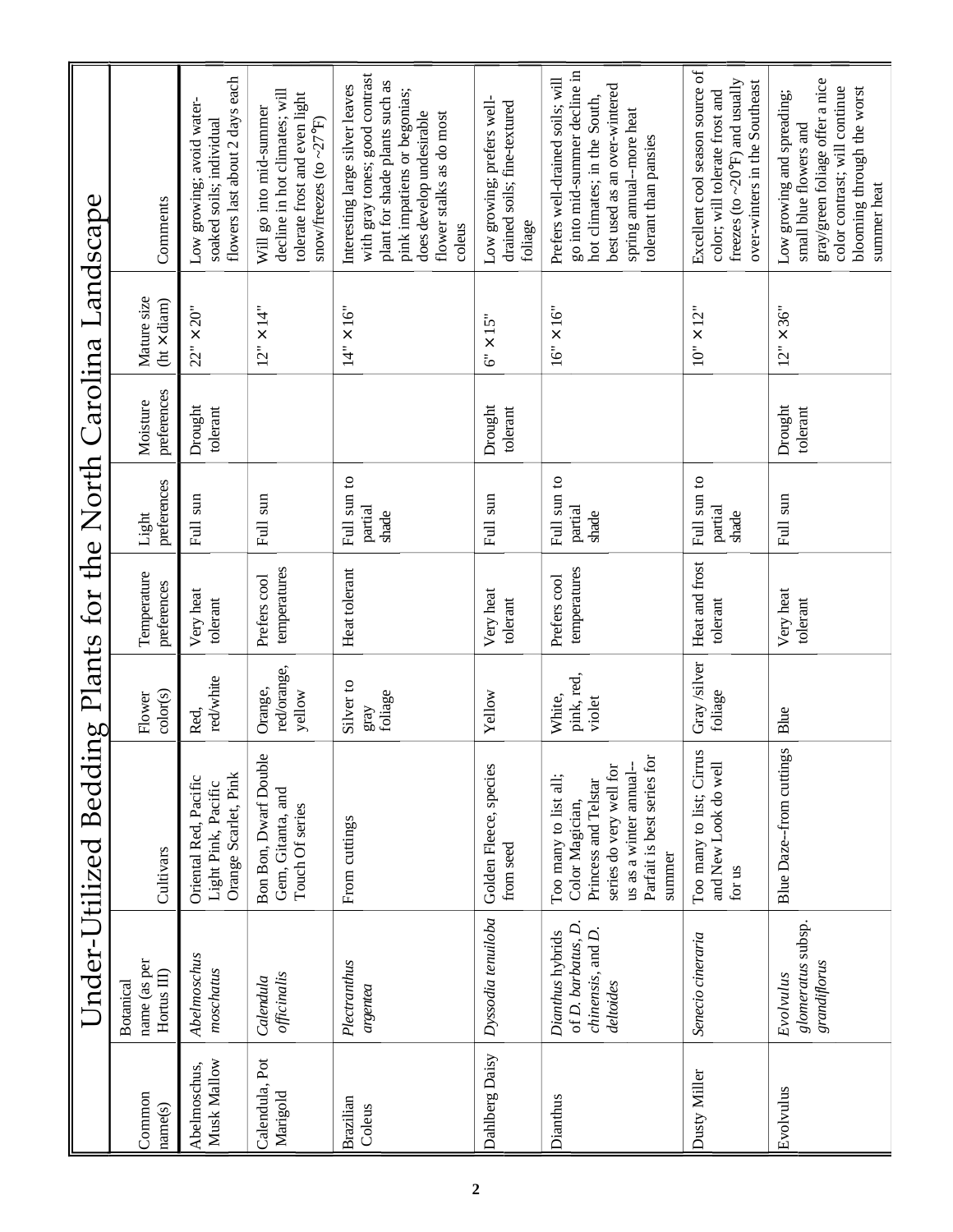|                                             | Comments                                        | conditions; very frost sensitive<br>summer; not the showiest of<br>Forms a full clump by mid-<br>source of color for dry, hot<br>annuals, but a consistent | gomphrena can be sheared into<br>little maintenance required in<br>Excellent source of color for<br>cultivars are available; very<br>shapes, if desired; dwarf<br>the "tough" landscape;<br>the landscape                      | flowers are pleasantly fragrant<br>Attractive as a border plant; | size control; 'Splash Select' is<br>Can be grown in full sun, but<br>some shade; very sensitive to<br>frost; can be pruned back for<br>color is more intense with<br>a dwarf series with more<br>compact growth | Colors are more intense in full<br>sun; can be pruned/sheared for<br>size and shape control; prefers<br>a well-drained soil | flower colors as S. splendens,<br>Attractive silver/green foliage<br>flowering; not as brilliant of<br>and dependable full-season<br>but much tougher |
|---------------------------------------------|-------------------------------------------------|------------------------------------------------------------------------------------------------------------------------------------------------------------|--------------------------------------------------------------------------------------------------------------------------------------------------------------------------------------------------------------------------------|------------------------------------------------------------------|-----------------------------------------------------------------------------------------------------------------------------------------------------------------------------------------------------------------|-----------------------------------------------------------------------------------------------------------------------------|-------------------------------------------------------------------------------------------------------------------------------------------------------|
| ing Plants for the North Carolina Landscape | Mature size<br>$(ht \times diam)$               | $14" \times 22"$                                                                                                                                           | $14 - 24" \times 30"$                                                                                                                                                                                                          | $12" \times 16"$                                                 | $18 - 30" \times 24"$                                                                                                                                                                                           | $10" \times 10"$                                                                                                            | $20" \times 24"$                                                                                                                                      |
|                                             | preferences<br>Moisture                         | Drought<br>tolerant                                                                                                                                        | Drought<br>tolerant                                                                                                                                                                                                            |                                                                  |                                                                                                                                                                                                                 |                                                                                                                             | Drought<br>tolerant                                                                                                                                   |
|                                             | preferences<br>Light                            | Full sun                                                                                                                                                   | Full sun                                                                                                                                                                                                                       | Full sun to<br>partial<br>shade                                  | full shade<br>Partial to                                                                                                                                                                                        | Full sun to<br>partial<br>shade                                                                                             | Full sun                                                                                                                                              |
|                                             | Temperature<br>preferences                      | Heat tolerant                                                                                                                                              | Very heat<br>tolerant                                                                                                                                                                                                          | Heat tolerant                                                    | Heat tolerant                                                                                                                                                                                                   |                                                                                                                             | Very heat<br>tolerant                                                                                                                                 |
|                                             | color(s)<br>Flower                              | yellow<br>Red,                                                                                                                                             | purple, red,<br>Lavender,<br>orange,<br>white<br>pink,                                                                                                                                                                         | Blue                                                             | red foliage<br>pink, and<br>White,                                                                                                                                                                              | Orange, red<br>and yellow<br>foliage                                                                                        | Blue, white                                                                                                                                           |
| Under-Utilized Beddi                        | Cultivars                                       | Plume, Yellow Sun<br>Red Plume, Yellow                                                                                                                     | Rainbow Purple, Rose<br>Fields, and Woodcreek<br>Gnome is an excellent<br>Improved, Strawberry<br>White, Dwarf Buddy,<br>Too many to list all;<br>Buddy Purple, Buddy<br>Red do well for us;<br>Lavender Lady,<br>dwarf series | Blue Wonder, Marine,<br>Mini Marine                              | Confetti, Splash, and<br>Splash Select series                                                                                                                                                                   | Amoena (red/orange),<br>Brilliantissima (red)<br>Bettzickiana<br>(red/yellow).                                              | Argent, Rhea, Victoria                                                                                                                                |
|                                             | name (as per<br>Hortus III)<br><b>Botanical</b> | pulchella<br>Gaillardia                                                                                                                                    | globosa, G.<br>Gomphrena<br>haageana                                                                                                                                                                                           | Heliotropium<br>arborescens                                      | $p$ hyllostachya<br>Hypoestes                                                                                                                                                                                   | Alternanthera<br>ficoidea                                                                                                   | Salvia farinacea                                                                                                                                      |
|                                             | Common<br>name(s)                               | <b>Blanket Flower</b><br>Gaillardia,                                                                                                                       | Gomphrena<br>Amaranth,<br>Globe                                                                                                                                                                                                | Heliotrope                                                       | Hypoestes,<br>Polka Dot<br>Plant                                                                                                                                                                                | Joseph's Coat,<br>Calico Plant                                                                                              | Mealy-Cup<br>Salvia                                                                                                                                   |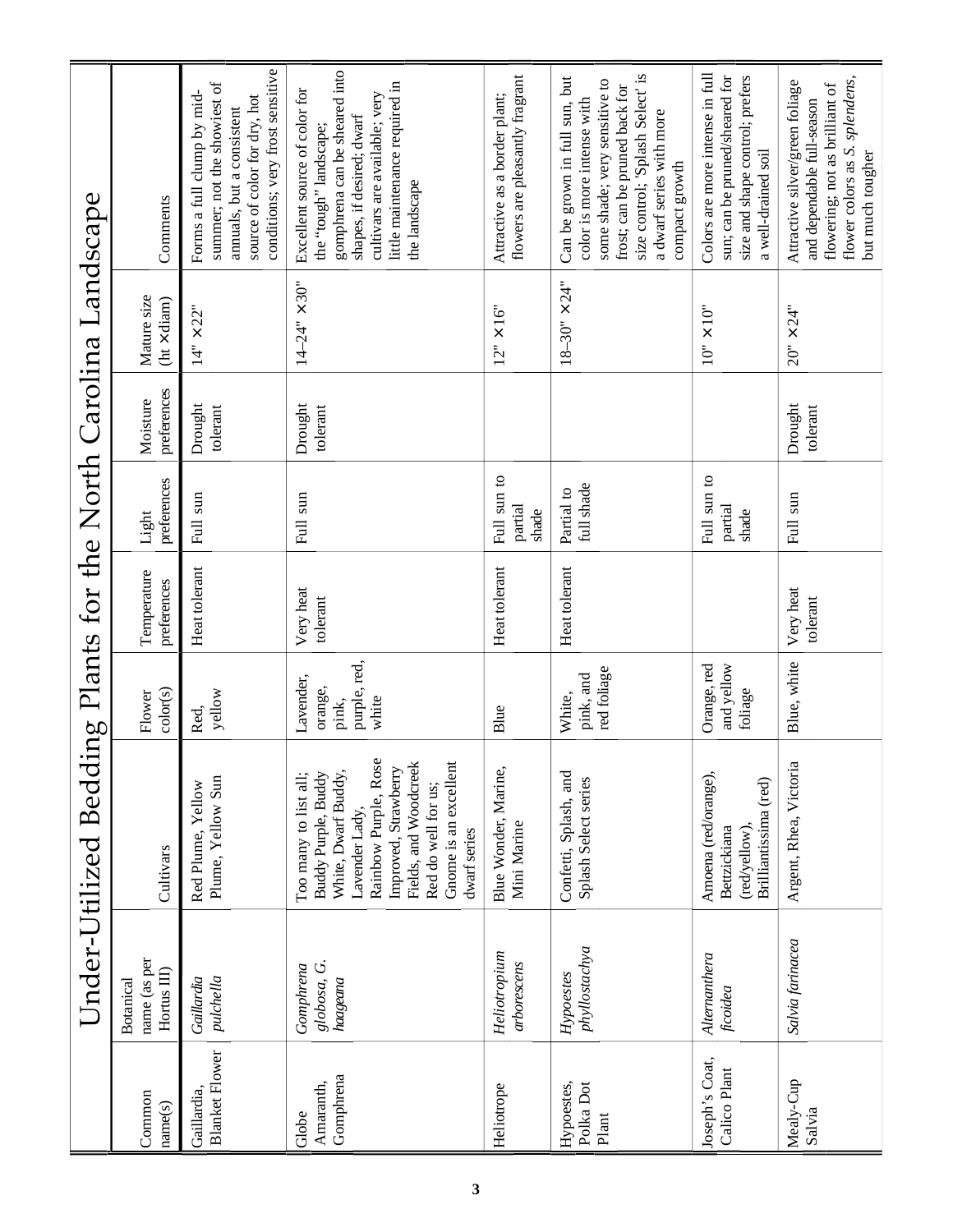|                                             | Comments                                        | maintenance landscape setting<br>Melampodium is a "sponge"<br>fertilizer received, the larger<br>yellow marigolds in a low-<br>plant-the more water and<br>excellent substitution for<br>the plants become; an | ignea, C. lanceolata, C. llavea,<br>frost; other species such as C.<br>foliage; very susceptible to<br>and C. micropetala are also<br>Low growing; nice glossy<br>interesting | a<br>Mont Blanc' is excellent as<br>border plant; 'Purple Robe'<br>does not perform nearly as<br>well for us | growth habit; is susceptible to<br>Low-growing, spreading<br>powdery mildew | with white margins; does not<br>Attractive light-green foliage<br>develop flower stalks as do<br>most coleus | containers and other "close-up"<br>Truly elegant flowers and<br>foliage; excellent for<br>viewing sites | borderline perennial in many<br>Mainly from cuttings; are<br>parts of the Southeast                                                  |
|---------------------------------------------|-------------------------------------------------|----------------------------------------------------------------------------------------------------------------------------------------------------------------------------------------------------------------|-------------------------------------------------------------------------------------------------------------------------------------------------------------------------------|--------------------------------------------------------------------------------------------------------------|-----------------------------------------------------------------------------|--------------------------------------------------------------------------------------------------------------|---------------------------------------------------------------------------------------------------------|--------------------------------------------------------------------------------------------------------------------------------------|
| ing Plants for the North Carolina Landscape | Mature size<br>$(ht \times diam)$               | $30" \times 34"$                                                                                                                                                                                               | $10" \times 20"$                                                                                                                                                              | $6'' \times 10''$                                                                                            | 20"<br>$9^{\circ}$ X                                                        | $14" \times 18"$                                                                                             | $9" \times 12"$                                                                                         | $\times\,18$ "<br>್ರೆ                                                                                                                |
|                                             | preferences<br>Moisture                         | Drought<br>tolerant                                                                                                                                                                                            | Drought<br>tolerant                                                                                                                                                           |                                                                                                              | Drought<br>tolerant                                                         |                                                                                                              |                                                                                                         | Drought<br>tolerant                                                                                                                  |
|                                             | preferences<br>Light                            | Full sun                                                                                                                                                                                                       | Full sun                                                                                                                                                                      | Full sun to<br>partial<br>shade                                                                              | Full sun                                                                    | Full sun to<br>partial<br>shade                                                                              | Partial<br>shade                                                                                        | Full sun                                                                                                                             |
|                                             | Temperature<br>preferences                      | Heat tolerant                                                                                                                                                                                                  | Very heat<br>tolerant                                                                                                                                                         | Heat tolerant                                                                                                | Heat tolerant                                                               | Heat tolerant                                                                                                |                                                                                                         | Very heat<br>tolerant                                                                                                                |
|                                             | color(s)<br>Flower                              | Yellow                                                                                                                                                                                                         | lavender<br>White,<br>pink,                                                                                                                                                   | White                                                                                                        | Orange,<br>yellow                                                           | Green and<br>foliage<br>white                                                                                | pink, red,<br>Orange,<br>yellow<br>white,                                                               | Blue, pink,<br>red, rose,<br>white                                                                                                   |
| Under-Utilized Beddi                        | Cultivars                                       | Medaillon, Showstar                                                                                                                                                                                            | Desert is a cultivar from<br>seed; Mexican Heather<br>is also grown from<br>cuttings                                                                                          | Mont Blanc                                                                                                   | Gold Braid, Mandarin<br>Orange                                              | From cuttings                                                                                                | Charisma and Nonstop<br>Too many to list all;<br>series do well for us                                  | Sissinghurst, Batesville<br>Tex<br>Michelle, Silver Anne,<br>Homestead Purple,<br>Tuf Purple, Texas<br>Appleblossom,<br>Rose, Fiesta |
|                                             | name (as per<br>Hortus III)<br><b>Botanical</b> | Melampodium<br>paludosum                                                                                                                                                                                       | hyssopifolia<br>Cuphea                                                                                                                                                        | hippomanica var.<br>Nierembergia<br>violacea                                                                 | procumbens<br>Sanvitalia                                                    | Plectranthus<br>coleoides                                                                                    | tuberhybrida<br>$Begonia \times$                                                                        | canadensis, V.<br>tenuisecta, V.<br>tenera, V. $\times$<br>Verbena<br>hybrida                                                        |
|                                             | Common<br>name(s)                               | Melampodium                                                                                                                                                                                                    | Mexican<br>Heather                                                                                                                                                            | Nierembergia,<br>Cupflower                                                                                   | Sanvitalia,<br>Creeping<br>Zinnia                                           | Spur Flower                                                                                                  | Tuberous<br>Begonia                                                                                     | Verbena                                                                                                                              |